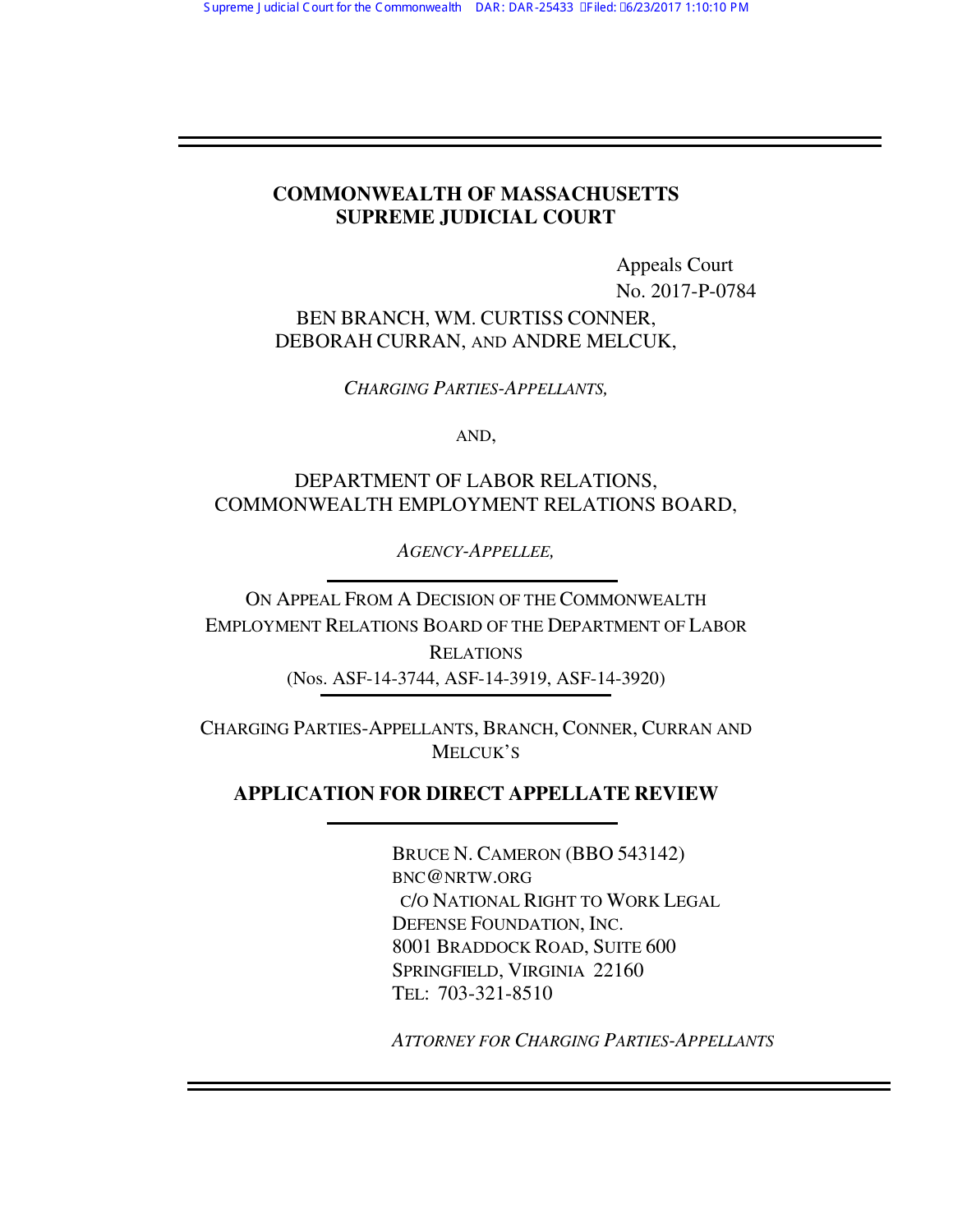### REQUEST FOR DIRECT APPELLATE REVIEW

 Ben Branch, Wm. Curtiss Conner, Deborah Curran and Andre Melcuk ("Educators"), ask the Supreme Judicial Court to grant direct review of a final decision of the Commonwealth Employment Relations Board of the Department of Labor Relations ("Board"). This case presents a First Amendment (speech and association) challenge to compulsory union representation and fees for public employees. It seeks relief that can only be given by this Court or the United States Supreme Court.

 In 1982 this Court completely revolutionized the agency fee challenge system for public employees in School Committee of Greenfield v. Greenfield Education Association, 385 Mass. 70 (1982). Three decades later (2014), the U.S. Supreme Court announced a second revolution: the highest level of judicial scrutiny must now be applied to the evaluation of compulsory union fees.

 The Appeals Court is bound by the precedents of this Court. Therefore, this request for consideration of whether a second revolution in agency fee law is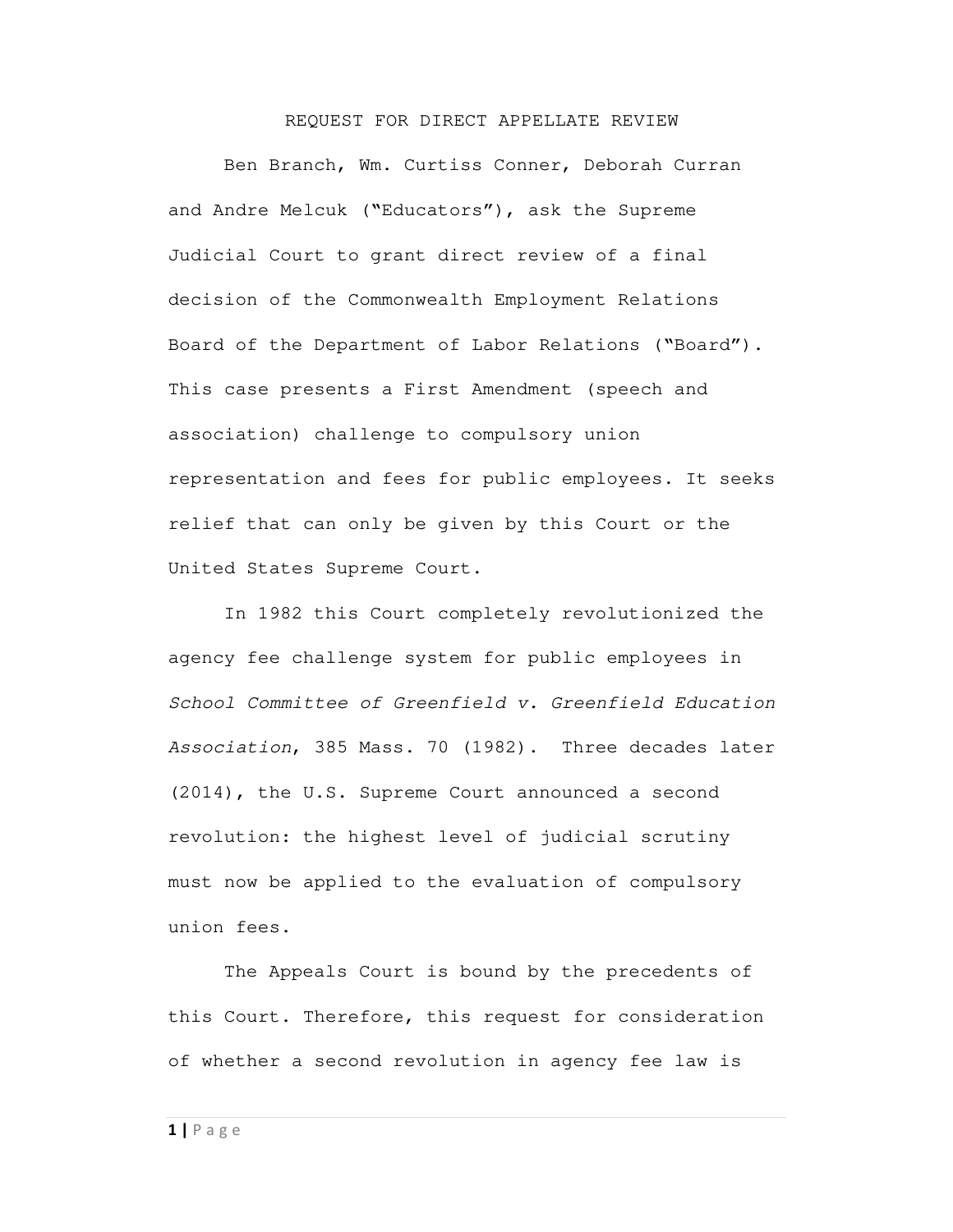required due to the new standard of scrutiny should be heard directly by this Court. This request is based not only on the authority of this Court, but on the efficient use of judicial resources.

## STATEMENT OF PRIOR PROCEEDINGS

 The Educators filed a series of prohibited practice charges with the Board in the summer and fall of 2014 against their employers (the University of Massachusetts and the Hanover School Committee) and their unions (the Massachusetts Teachers Association and its affiliates). The Board held two investigations, and on November 18, 2014, Investigator Susan L. Atwater consolidated the charges and issued a decision dismissing all of the Educators' charges. The Educators filed a timely request for review on November 24, 2014, and the Board upheld the dismissal decision on February 23, 2015. Since the Board is bound by constitutional decisions of this Court and the U.S. Supreme Court, the Educators conceded below that a dismissal was consistent with existing case law.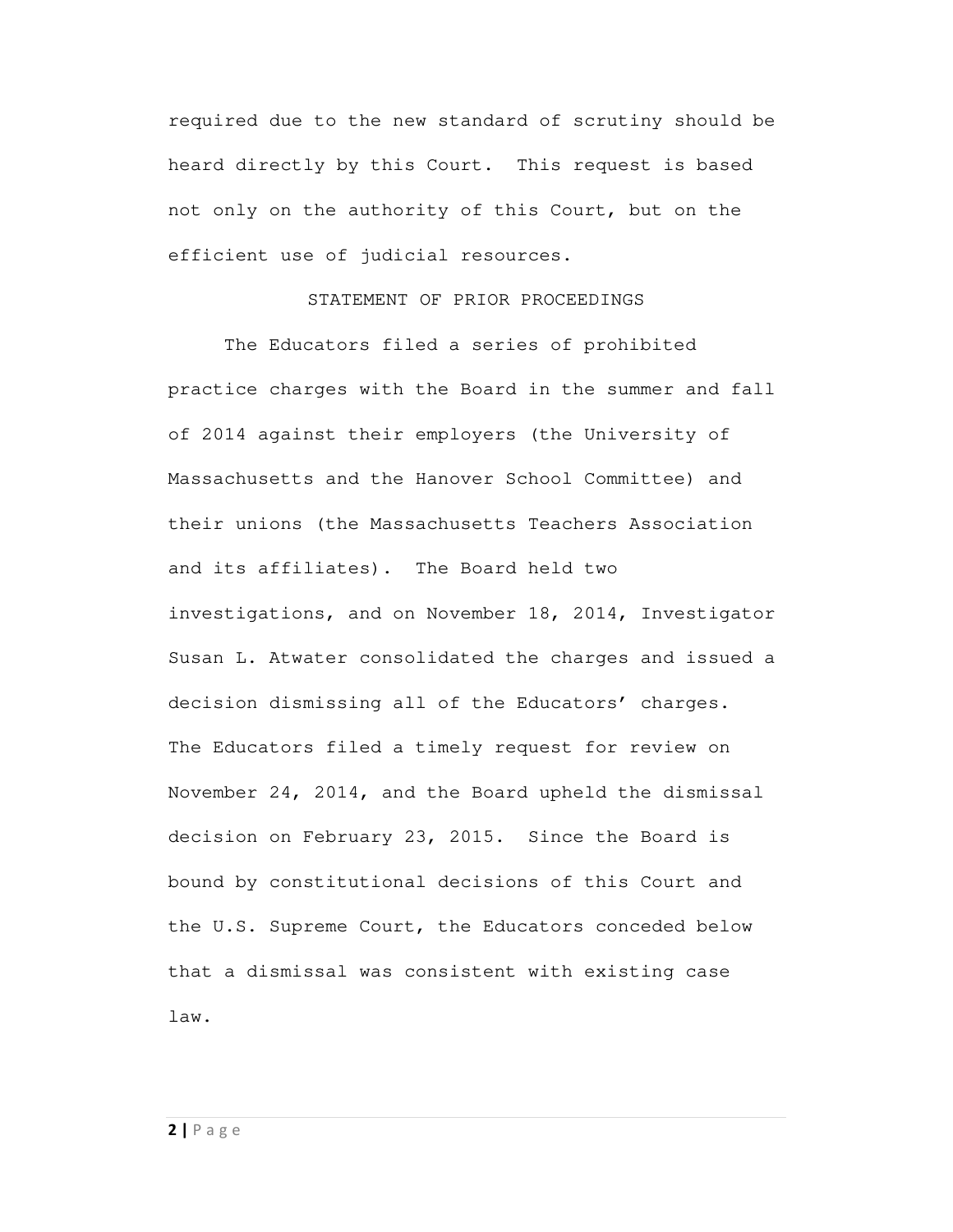On February 26, 2015, the Educators filed a timely notice of appeal. The Board notified the Appeals Court on May 31, 2017 that the record was assembled and the Educators received notice on June 5, 2017. This appeal was docketed on June 14, 2017.

#### FACTS

 Educators Ben Branch, Wm. Curtiss Conner and Andre Melcuk are employees of the University of Massachusetts. Dr. Branch is Professor of Finance at the University of Massachusetts in the Isenberg School of Management. Dr. Conner is Professor of Chemical Engineering at the University of Massachusetts. Dr. Melcuk is Director of Departmental Information Technology at the Silvio O. Conte National Center for Polymer Research at the University of Massachusetts. Deborah Curran is a middle school teacher in the Hanover Public Schools.

 None of the Educators are union members, but all of them are included in collective bargaining units represented by affiliates of the Massachusetts Teachers Association and the National Education Association (collectively "Union"), which the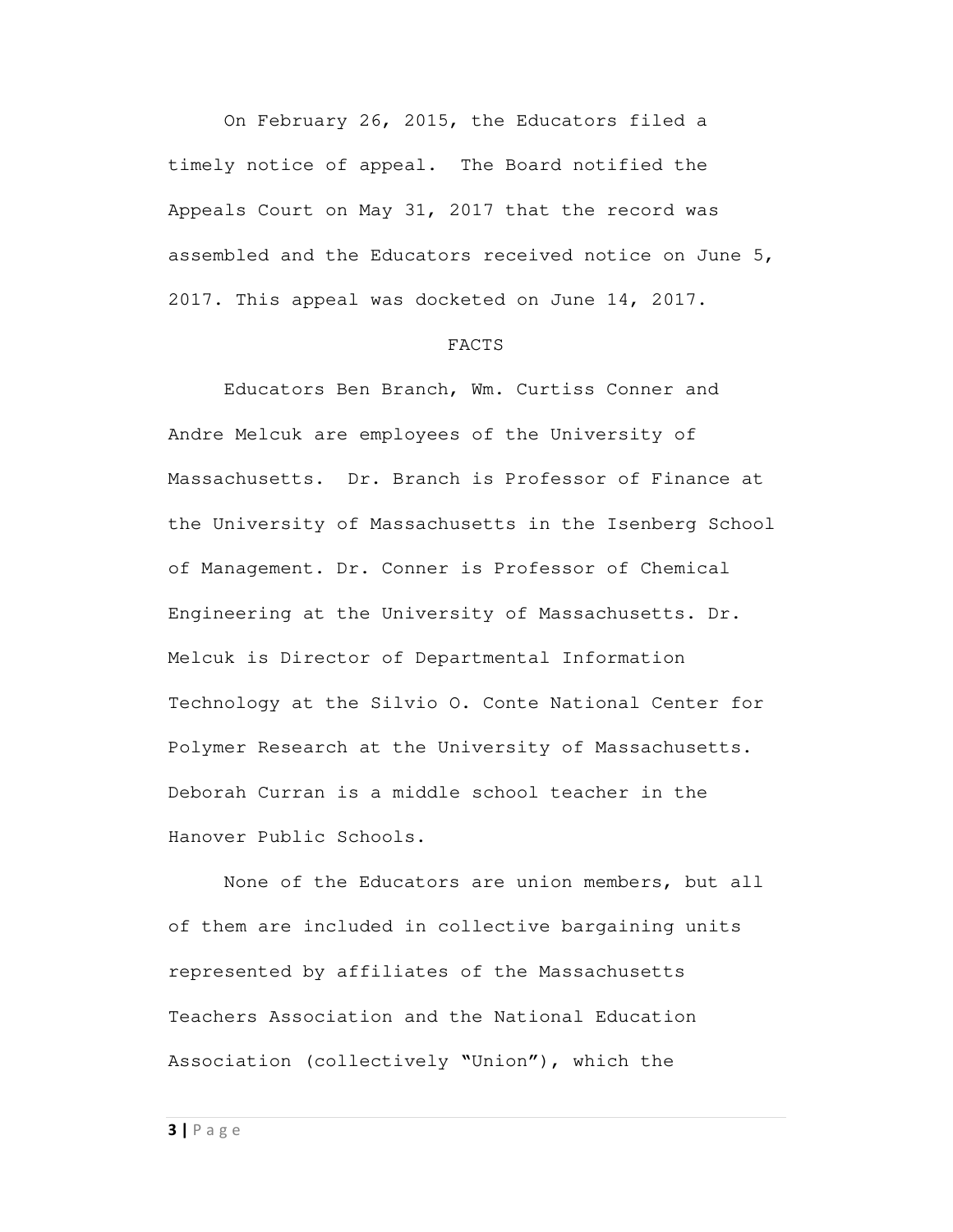Educators are compelled to join or financially support as a condition of employment.

Forced to promote their ideological foe. The Educators submitted their own affidavits to the Board about their desire to stand apart from the Union based on conflicts with the Union's goals and methods that have adversely impacted the Educators. The Educators do not want to be represented by the Union, much less compelled to support the Union financially. Notwithstanding the Educators' decision, state law and Union practice compel them to promote the Union's viewpoint.

The agency fee statute, G.L. c. 150E \$ 12, requires nonmembers pay an agency fee in the amount of Union dues and seek a rebate for non-chargeable fees. Under current practice, the chargeable fees are "collective bargaining" costs and the non-chargeable fees are "political costs." (The actual description and segregation is much more complex.) The Union imposes a variation on the statute, largely consistent with the gloss imposed by School Committee of Greenfield, in which the Educators are required to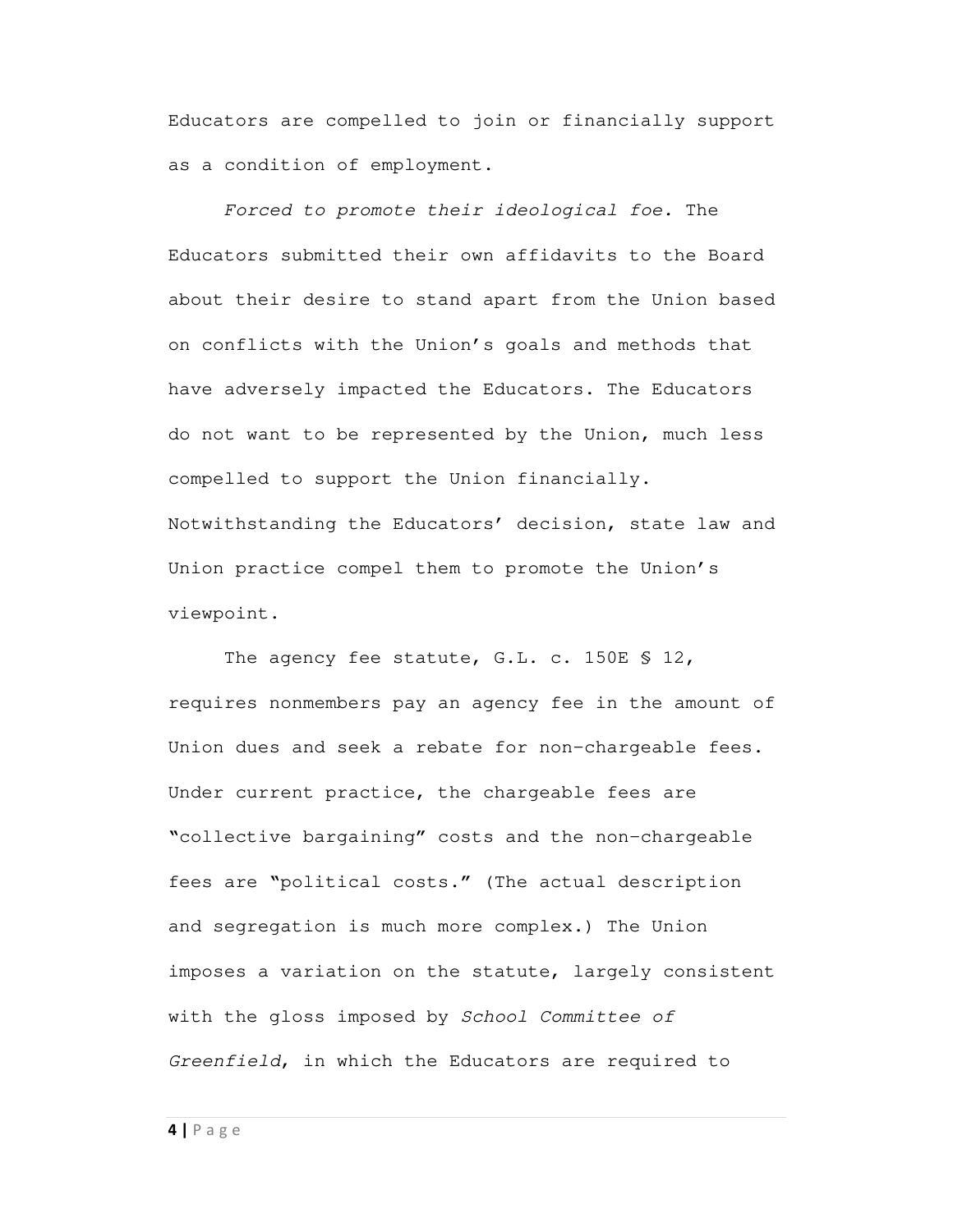take an affirmative action, filing prohibited practice charges with the Board, to receive the lowest fee the Union will accept. (Branch aff'd ¶ 14.) According to scientific evidence presented by the Educators, requiring affirmative action from them to change the status quo favors Union political speech over the Educators' political speech. (Balz aff'd ¶¶ 19-26.)

 The Educators also presented evidence to the Board showing the extraordinary cost, in terms of time and money, of challenging the Union's calculation of the amount it claims it spent on politics. (Dixon aff'd  $\llbracket \quad \llbracket 3-11 \end{array}$ .)

One "no" not sufficient. Instead of accepting that once the Educators say "no" to the Union's political point of view, they should be able to continue to pay the lowest agency fee amount automatically, the Educators' "no" gets flipped by the Union to a "yes" for part of the Union's political expenses the next year. (Branch aff'd ¶ 14.)

Muzzled speech the price of political autonomy. The current system requires the Educators (and other nonmembers) to pay for collective bargaining costs,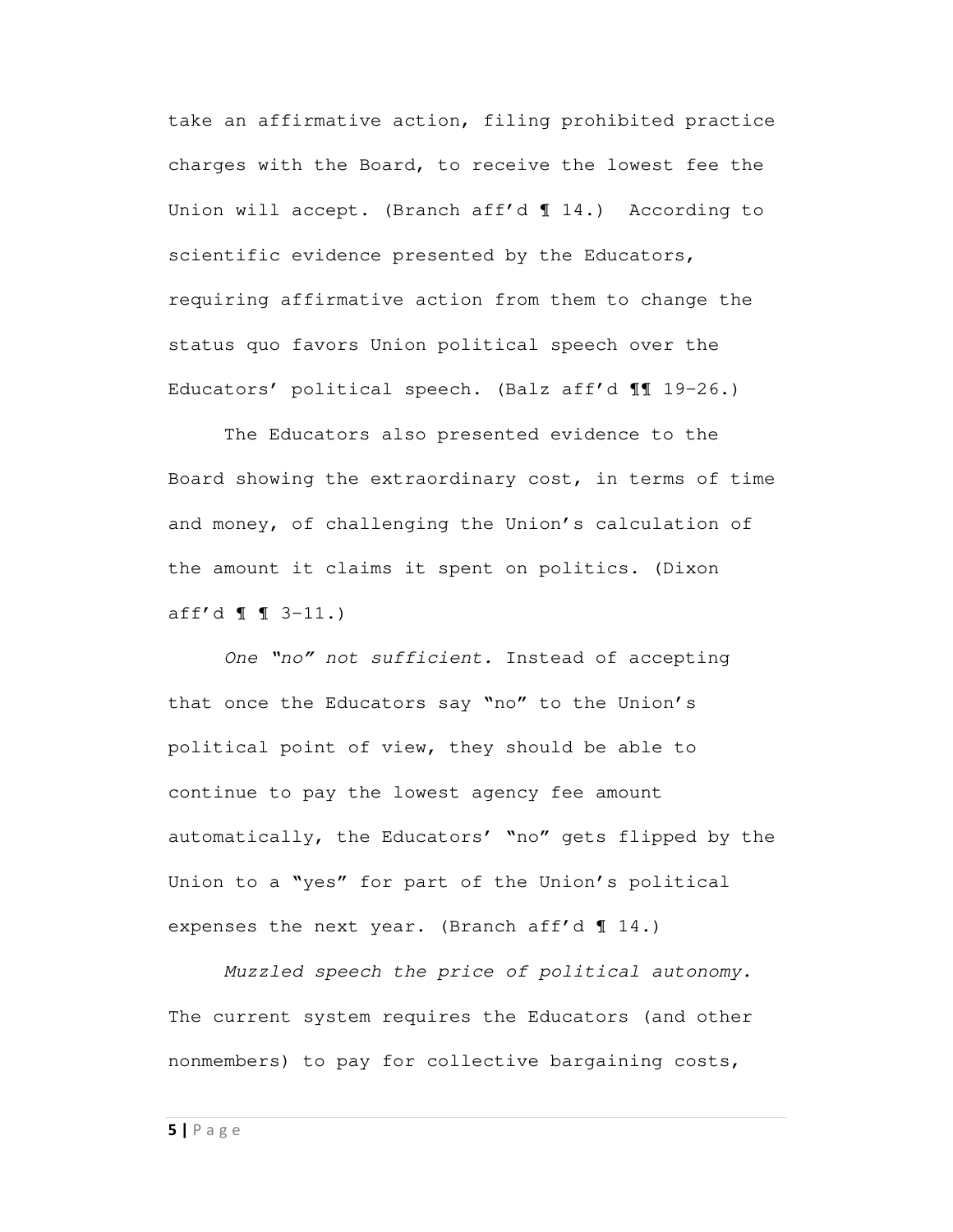yet the Union has an official policy barring them from a voice or vote in their workplace conditions. "Apart from the ratification of the contract, nonmembers do not participate in the collective activities and decision-making of the association that influences the terms and conditions of their employment." Joint Exhibit 1, pp. 1-2. The only way to regain their voice is for the Educators to join the Union at the cost of supporting Union political speech.

Science and the Constitution. The Educators presented scientific evidence that the procedural barriers created by the Union based on current law favor Union speech over their own speech. (Balz aff'd ¶ 31.)

 Finally, the currently approved practices under G.L.c. 150E § 12 artificially favor certain Union political speech. While Union lobbying for higher taxes is not chargeable to the Educators, Union expenses for collective bargaining resulting in higher taxes is chargeable. The Educators challenge being forced to support any type of Union speech.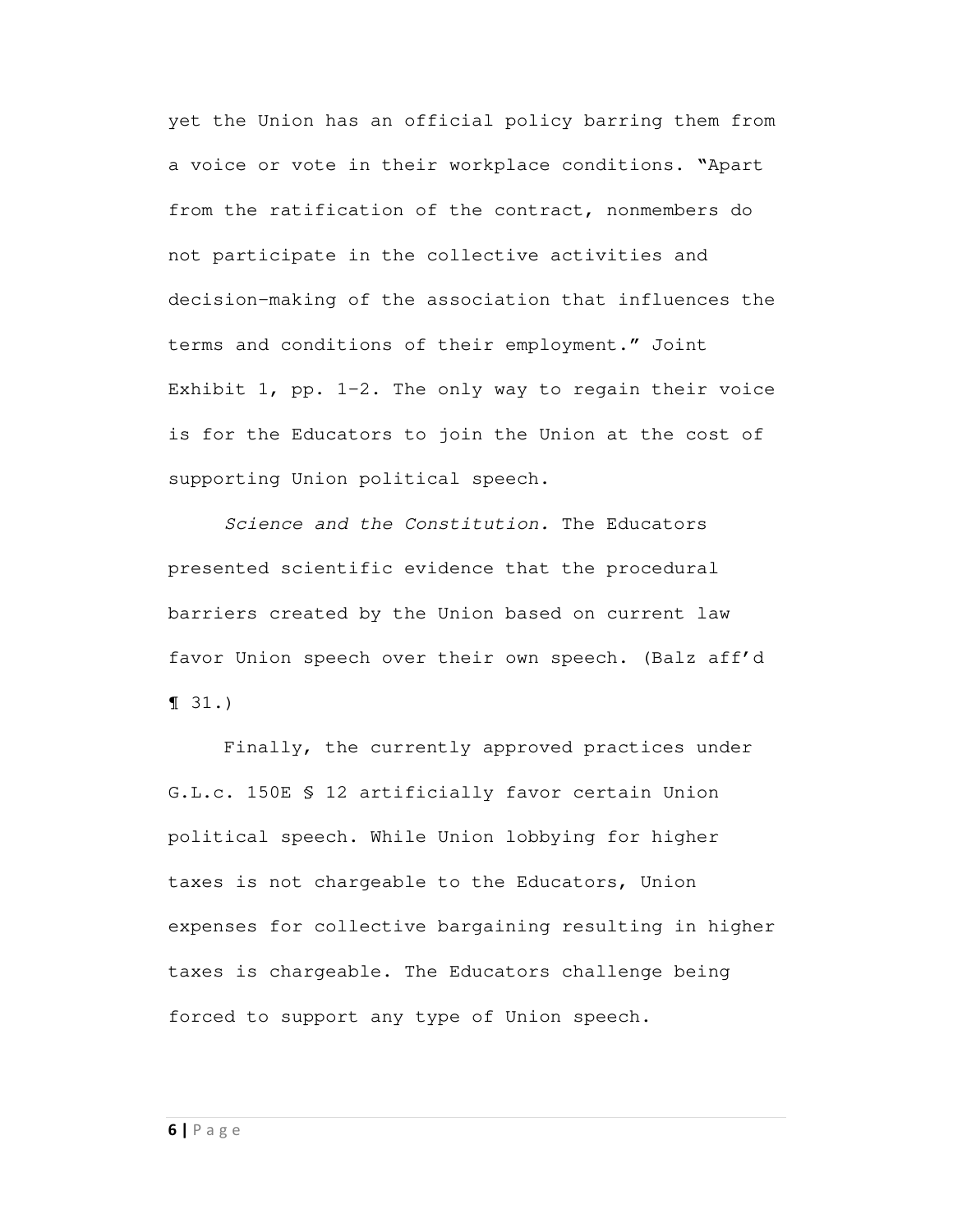#### LEGAL ISSUES

1. Is the imposition of any agency fee a prohibited practice under G.L.c.150E, §§ 2, 10(a)(1) & (3), 10(b)(1), and 12, because compulsory union fees are unconstitutional under the First and Fourteenth Amendments of the U.S. Constitution?

 2. Is G.L.c.150E, § 12 unconstitutional under the First and Fourteenth Amendments of the U.S. Constitution because it structures the default choice of nonmembers to pay for the union's political and ideological costs?

 3. Appellant Educators are barred by their union from having a voice and a vote on the terms and conditions of their employment because they refuse to support the union's viewpoint on political activities: is it a violation of the First and Fourteenth Amendments of the U.S. Constitution for the state, pursuant to G.L.c.150E, §§ 2, 4, 5 & 12, to grant exclusive representation to an organization that uses such authority to muzzle the speech of nonmembers?

 4. The current process, pursuant to G.L.c.150E, § 12, for separating the agency fee into collective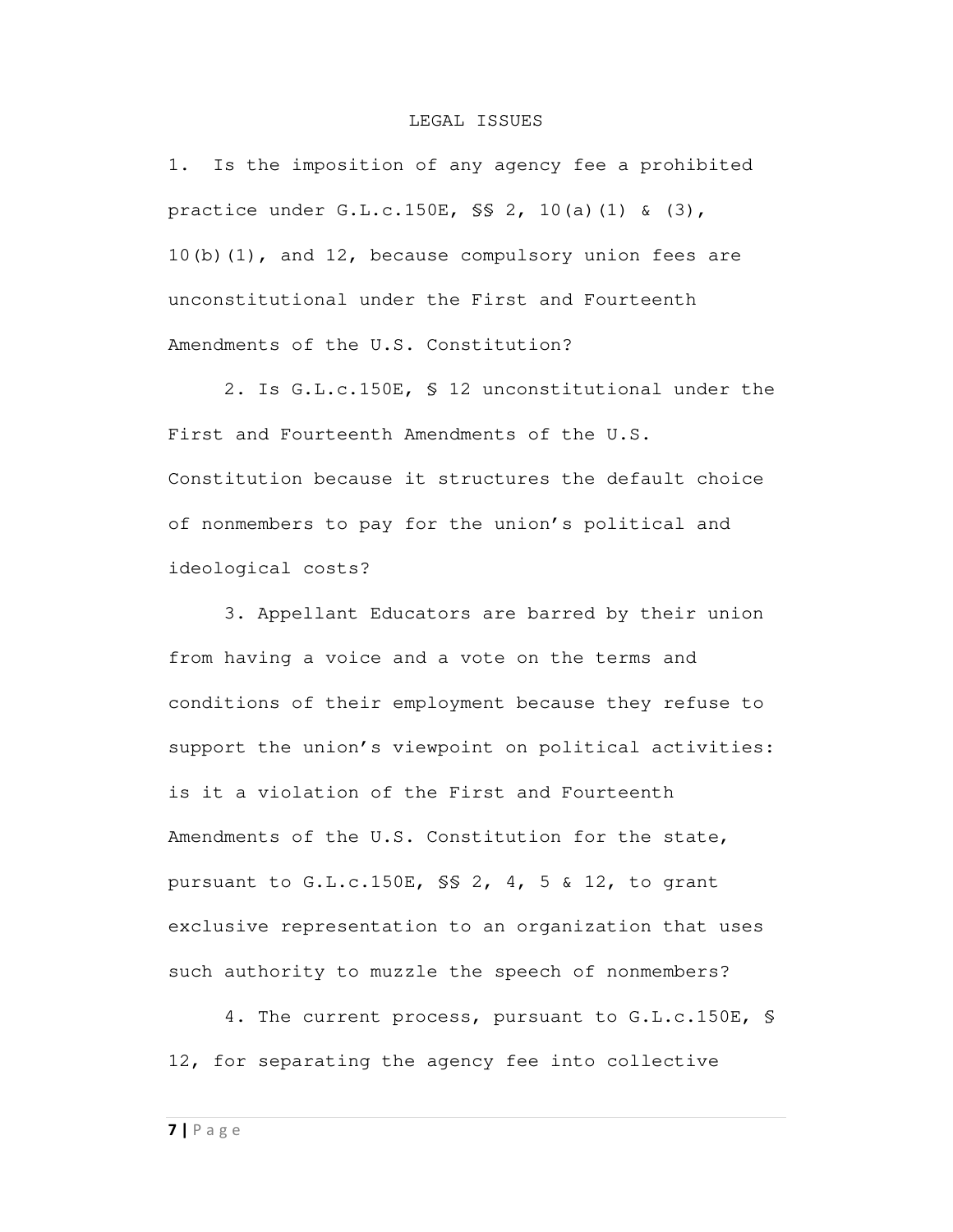bargaining and political costs draws the line on how much of the Educators' speech can be forced: is this expensive and complex process a violation of the First and Fourteenth Amendment requirement that burdens on speech be minimized?

 5. The government is party to the agreement that imposes compulsory union fees on the Educators: does the government bear responsibility for violation of the Educators' constitutional rights?

 6. Should this Court consider the affidavits of Professors Michael Podgursky and George Nerren as evidence to determine the constitutional claims before this Court?

 7. Was the decision of the Board on the foregoing issues in error?

 All of these issues were raised and preserved before the Board.

## ARGUMENT

A. Introduction. More than sixty years ago the Supreme Court embarked on an experiment with compulsory union fees. In Railway Employes' Department v. Hanson, 351 U.S. 225 (1956) the Court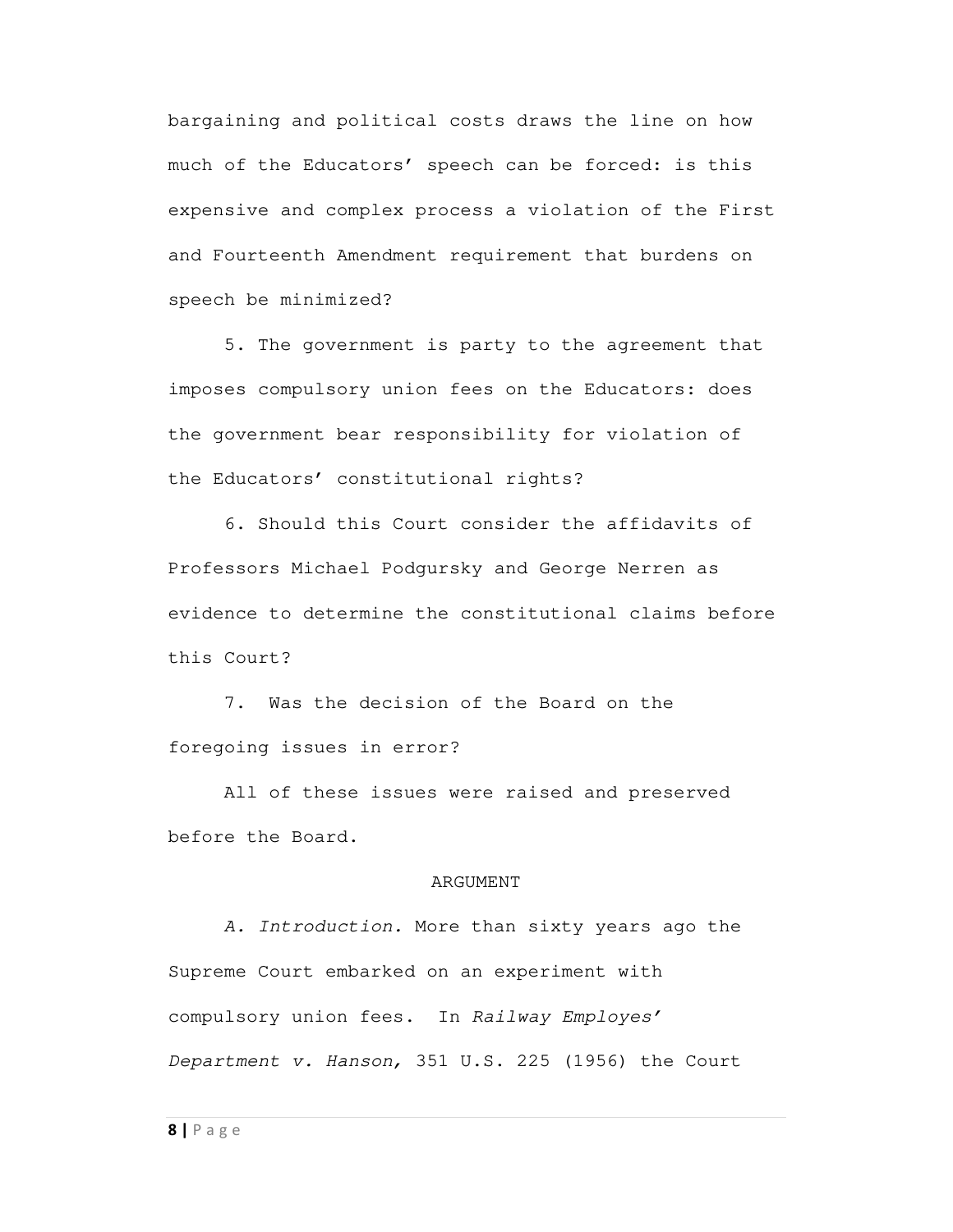acknowledged the controversial nature of this compulsion: "The ingredients of industrial peace" are not only "numerous and complex," but they "may well vary from age to age" with the result that what "would be needful one decade might be anathema the next." Id. at 234.

 Recently, the U.S. Supreme Court in Harris v. Quinn, 134 S.Ct. 2618 (2014) announced that the time had arrived to consider whether compulsory union fees continue to be appropriate for public employees. It described Hanson's analysis upholding the constitutionality of compulsory union fees as "a single, unsupported sentence that its author essentially abandoned a few years later." Id. at 2632.

 The original justification for compulsory fees sat on a very narrow perch: the legislative judgment that the elimination of "free riders" is necessary for "labor peace." Knox v. Serv. Emps. Int'l Union, Local 1000, 132 S.Ct 2277, 2290 (2012).

 The validity of the original legal justification no longer exists because "free rider" arguments are "generally insufficient to overcome First Amendment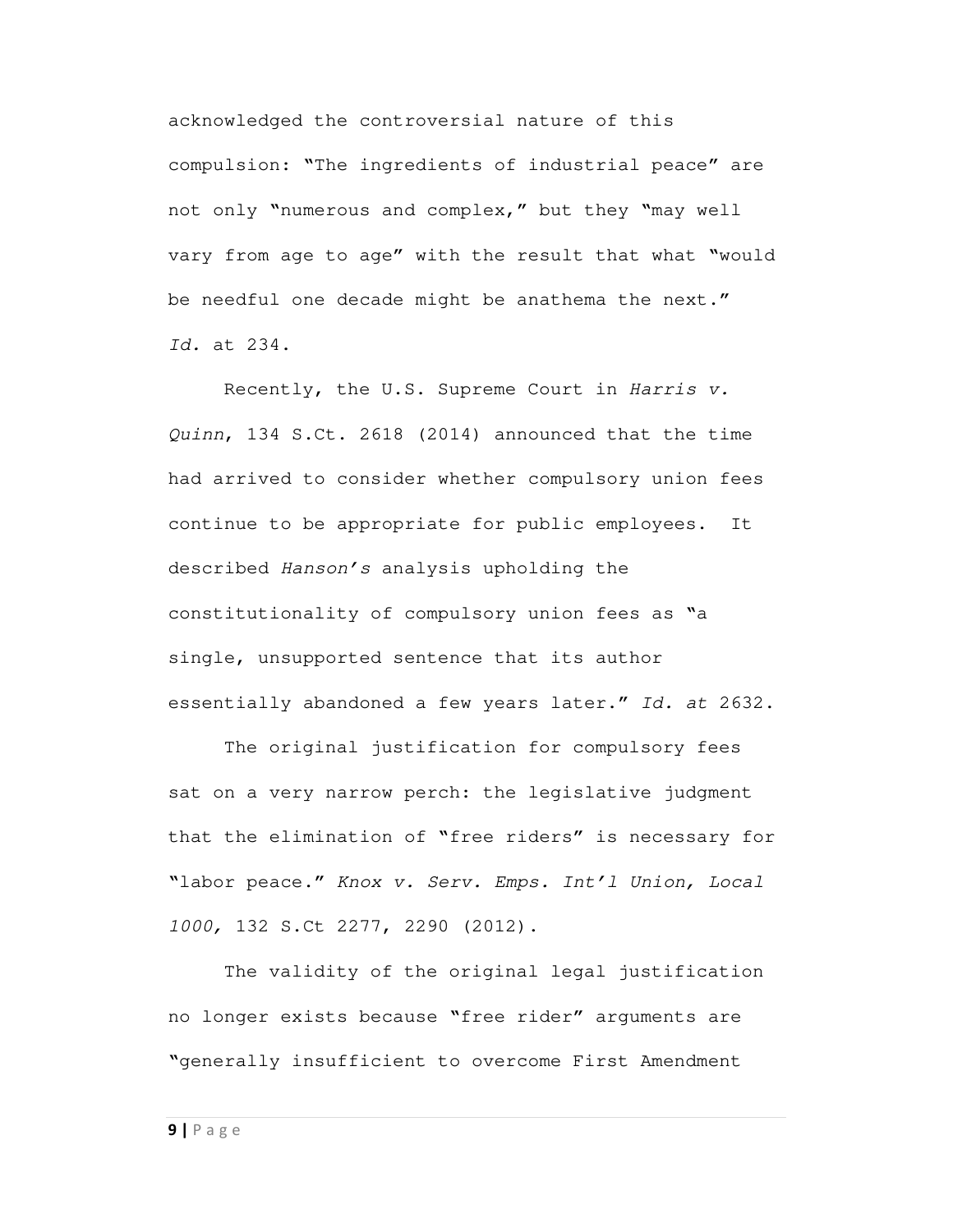objections." Id. at 2289. "The mere fact that nonunion members benefit from union speech is not enough to justify an agency fee." Harris, 134 S.Ct. at 2636. Even the extent of the benefit, if any, is open to debate. The Educators submitted a twenty year study of public school teachers represented by affiliates of the National Education Association showing they earned less than those who were not union-represented. They also submitted the affidavit of a national expert in the economics of education showing that collective bargaining harms the pay of some categories of teachers. $1$ 

 The level of constitutional scrutiny for compulsory fees has also changed. In Hanson the Court applied a rational basis test. 351 U.S. at 234. A later case, Abood v. Detroit Board of Education, 431 U.S. 209 (1977), applied the intermediate scrutiny test. Id. at 225. However, Harris applied "generally

 $\overline{a}$ 

 $^{\rm 1}$ Nerren aff $^{\prime}$ d. ¶  $\rm I\,$  7-13 and attached study; Podgursky aff'd. ¶¶ 5-7.The Investigator and the Board did not accept either the Nerren or Podgursky affidavits into evidence. The Educators made an offer of proof for both. Whether these affidavits should have been accepted is an issue on appeal.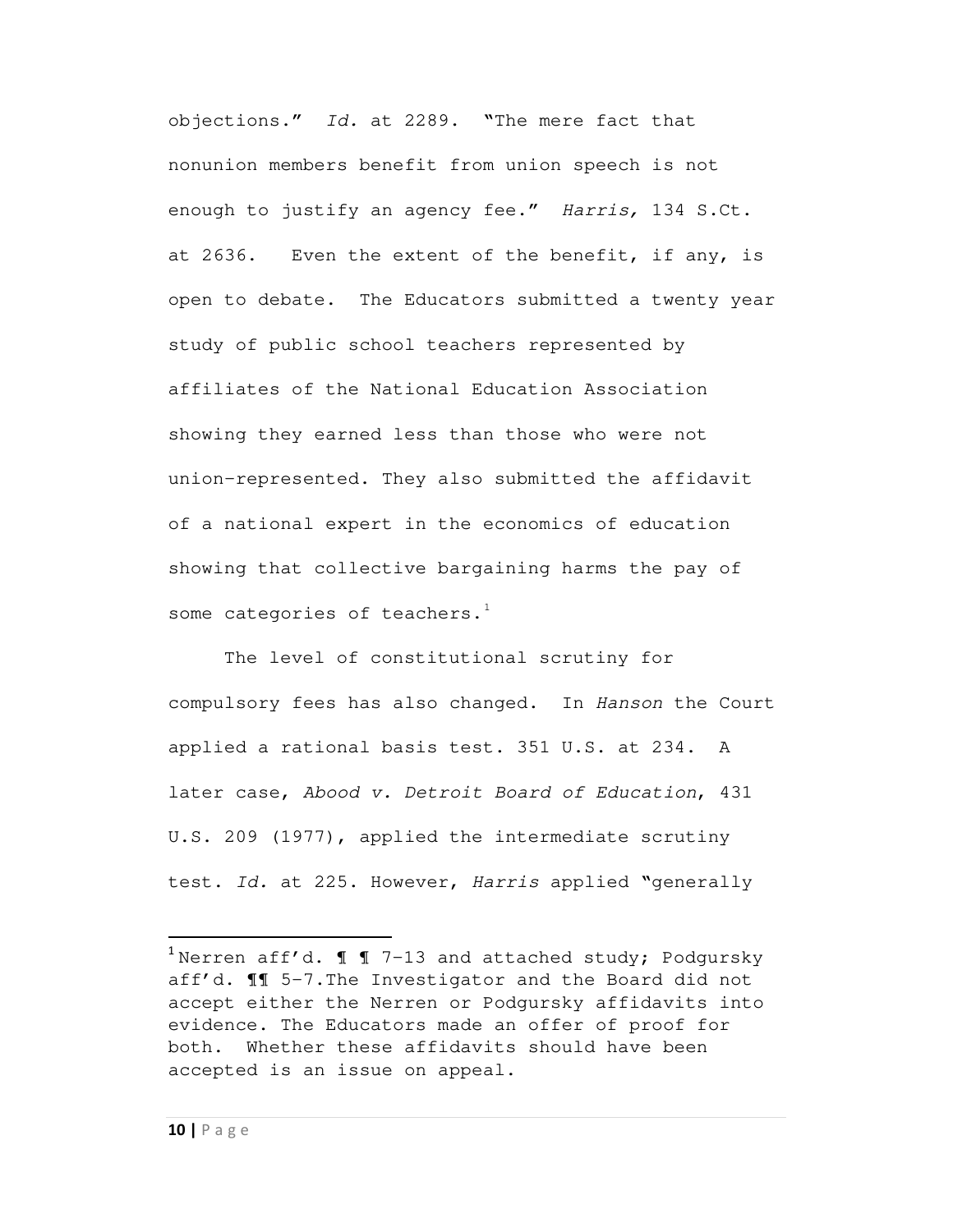applicable First Amendment standards," resulting in the application of exacting scrutiny to compulsory union fees. 134 S.Ct. at 2639 ("exacting First Amendment scrutiny," quoting Knox, 132 S.Ct. at 2289).

 The foundation for compulsory union fees is crumbling; therefore the burdens imposed by the Union on the Educators can no longer stand.

With the U.S. Supreme Court announcing a new level of scrutiny for compulsory union fees, and with the rejection of the "free rider" justification for compulsion, the time has come for the Supreme Judicial Court to decide if these substantial changes require a second revolution in this Court's agency fee jurisprudence.

B. The Government Cannot Create a Default Favoring Union Speech. The First Amendment does not countenance discrimination based on the identity of the speaker, Citizens United v. FEC, 558 U.S.310, 341 (2010), or permit limitations based on the identity of the interests represented by the speaker. Id. at  $347$ ; Sorrell v. IMS Health Inc., 131 S.Ct. 2653, 2664 (2011). Even laws that appear to be neutral as to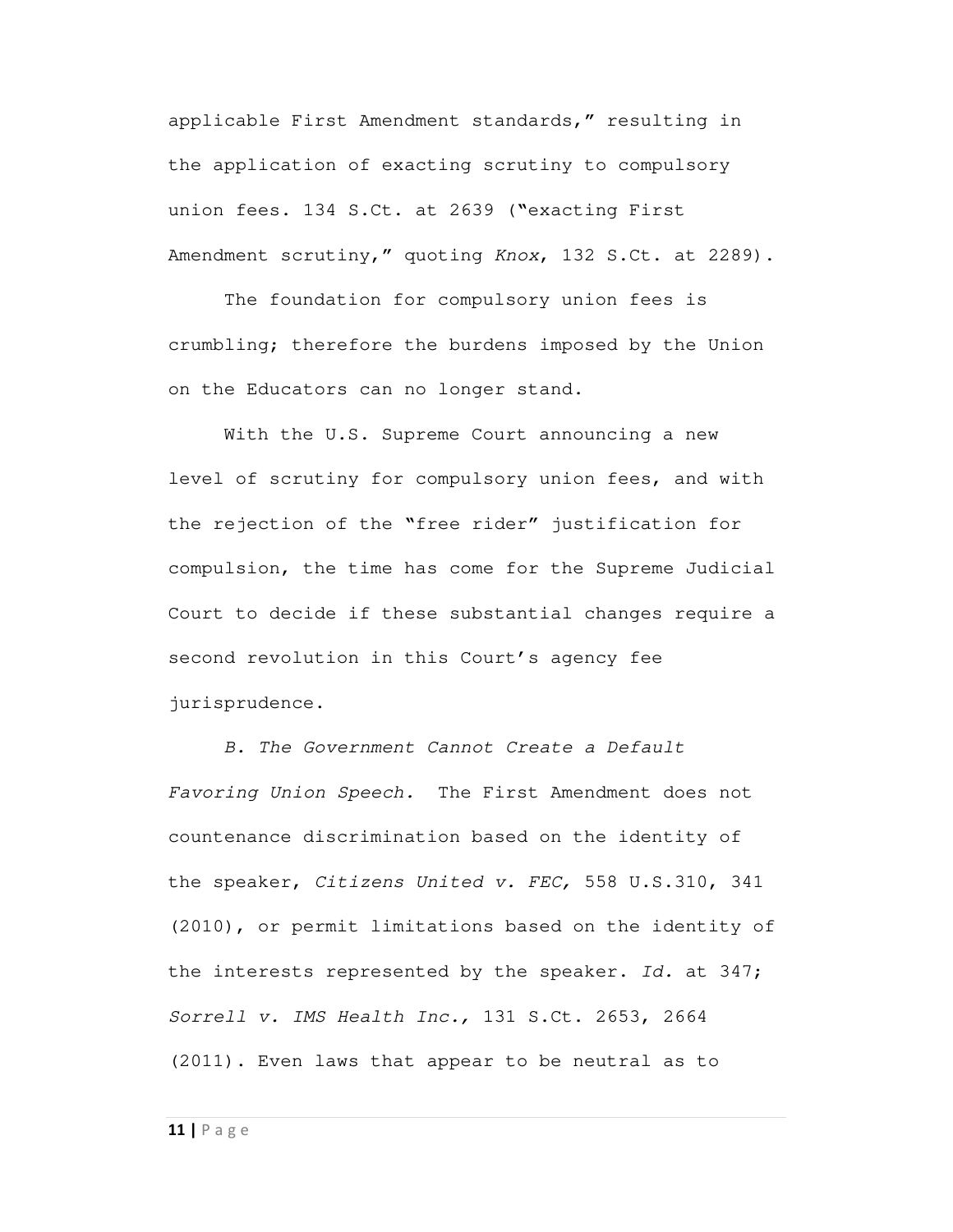content and speaker can burden one side of speech by the procedures employed. Sorrell, 131 S.Ct. at 2664.

 Calculating the amount of the compulsory union fee draws the line between what speech nonmembers will retain, and what will be forced to be made on behalf of the Union. The current system heavily favors Union speech.

 Chapter 150E § 12 equates the nonmember union service fee with union dues. It then provides that if (and only if) an employee demands, the union must provide a rebate of the political portion of the union dues. The Educators provided an affidavit by Dr. John Balz, lead researcher for the New York Times bestselling book, Nudge.<sup>2</sup> Balz, an expert in the science of defaults ("choice architecture"), opined what should be obvious – Section 12 creates a default that favors Union speech. If the Educator does nothing, the Union keeps for itself the entire dues amount. (Balz aff'd. ¶¶ 18-19, 25-26.)

 In School Committee of Greenfield this Court not only added helpful limits on Section 12, it stated

**12 |** Page

 $\overline{a}$ 

 $2$  RICHARD H. THALER & CASS R. SUNSTEIN, NUDGE: IMPROVING DECISIONS ABOUT HEALTH, WEALTH, AND HAPPINESS (2009).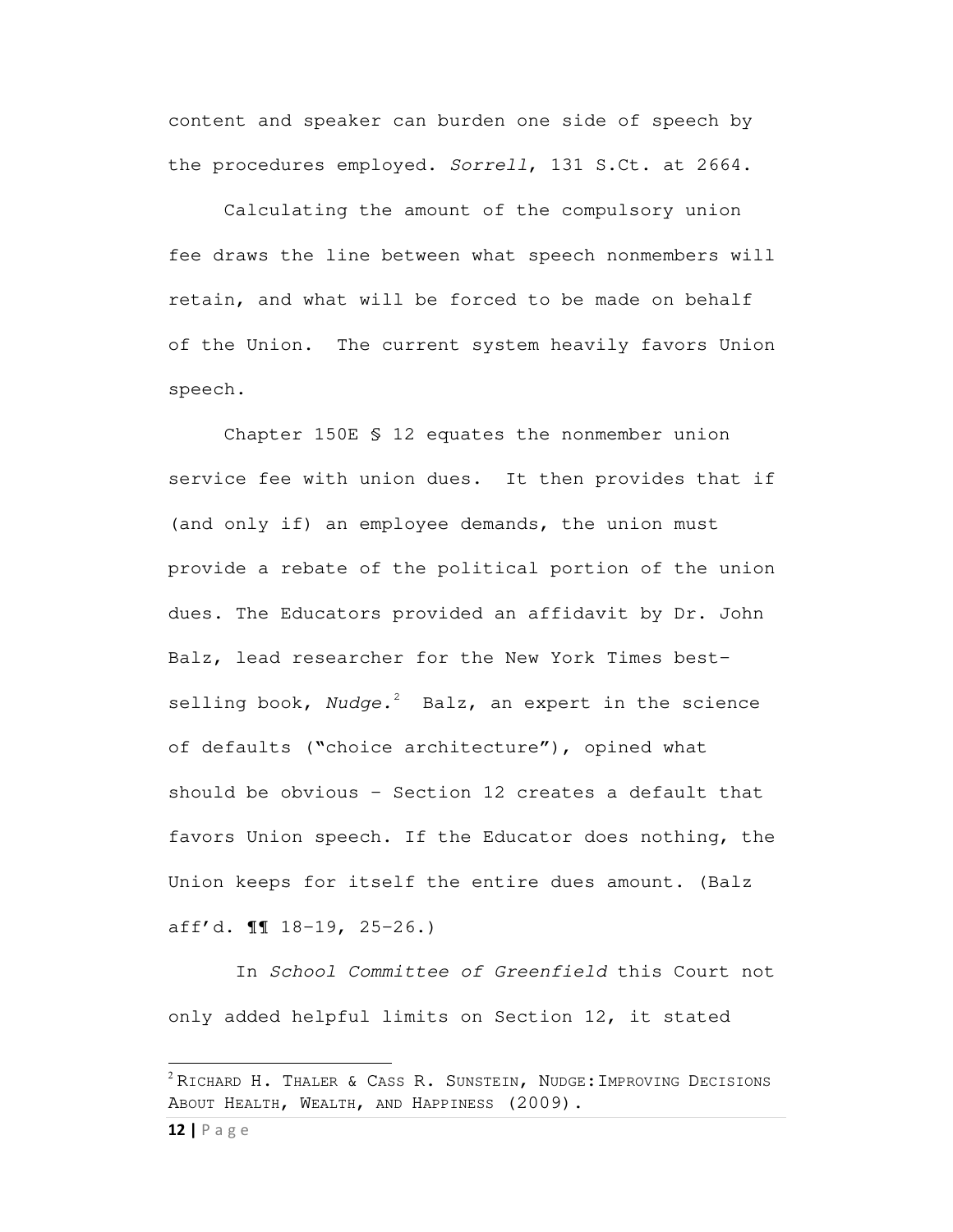that the Educators' rights in the agency fee are constitutional, while the Union's rights are only statutory and contractual. Id. at 84. The result is that Section 12 not only tilts in favor of Union speech, it tilts against the constitutionally protected speech rights of the Educators.

 Although affirmative objection has long been required, this constitutional issue is currently in play according to the Supreme Court. Knox explained the historic "dissent is not to be presumed" language was only an "offhand remark" which did not "consider the broader constitutional implications of an affirmative opt-out requirement." Id. at 2290. The Court went on to write that prior decisions "approach, if they do not cross, the limit of what the First Amendment can tolerate." Id. at 2291. As mentioned above, the judicial measuring stick for this issue has changed to require exacting scrutiny.

C. Annual Objection Multiplies the Error in the Default Setting. If government cannot establish a default system which favors union speech at the expense of employee speech, it certainly cannot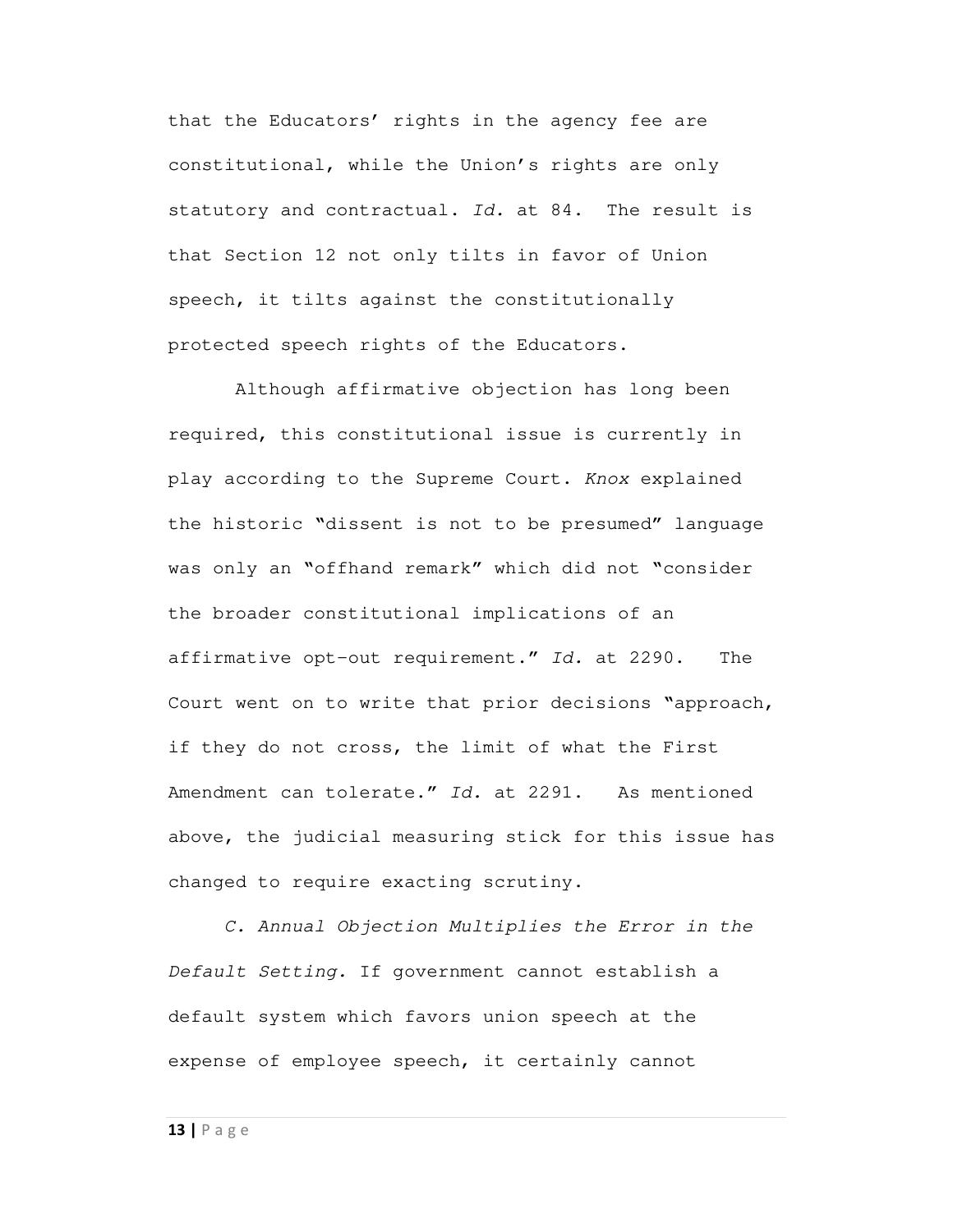repeatedly reset the default to favor union speech. No matter how many times the Educators tell the Union that they don't want to support its political speech, the Union will not allow them to pay the lowest fee it will accept unless they annually file a formal prohibited practice charge. (Branch aff'd ¶ 9.)

 In Shea v. International Association of Machinists, 154 F.3d 508 (5th Cir. 1998), the court struck down annual union fee objections. "Certainly the procedure that least interferes with an employee's exercise of his First Amendment rights is the procedure by which an employee can object in writing on a continuing basis." Id. at 515.

D. Exclusive Representation Is Unconstitutional If It Is Used to Coerce Speech. The government cannot require public employees to support a specific political party either to retain their jobs (Branti v. Finkel, 445 U.S. 507 (1980)), or to avoid employment discrimination. Rutan v. Republican Party of Illinois, 497 U.S. 62, 69, 74 (1990). The reason is that political beliefs go to the core of those activities protected by the First Amendment. Id. at 69.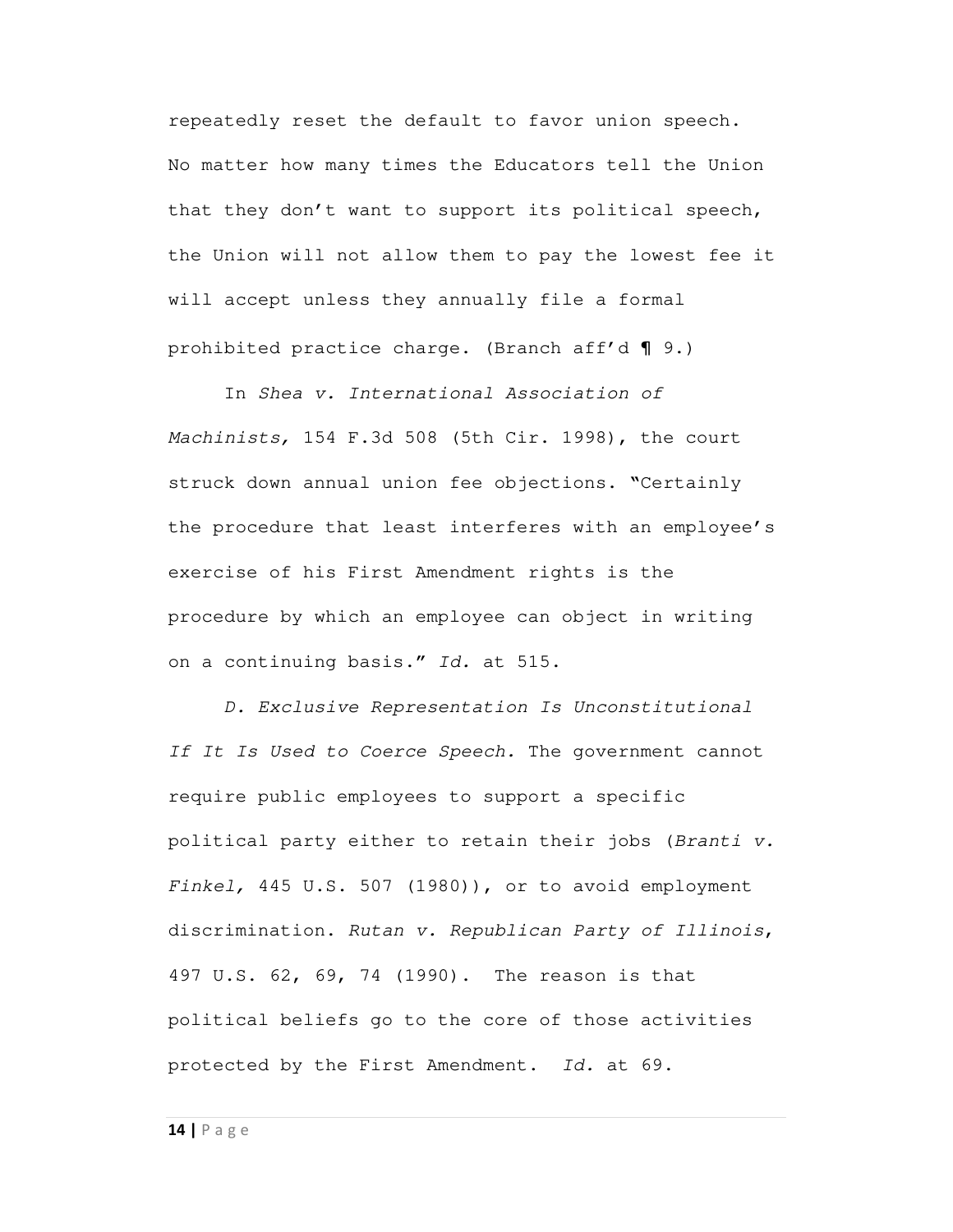The Union requires the Educators to become actual members, and thus support all of its political, religious and ideological positions, as the price of having a voice and a vote in the Educators' working conditions. The government "may not deny a benefit to a person on a basis that infringes his constitutionally protected interests – especially, his interest in freedom of speech." Id. at 72 (quoting Perry v. Sindermann, 408 U.S. 593, 597 (1972)). Barring the Educators from a voice and a vote in their working conditions is the most extreme form of discrimination – and it arises from one thing only – the Educators' refusal to join the Union and thus be saddled with supporting its controversial views. While this kind of political blackmail might pass under the lower level of scrutiny applied in prior union fee cases, it cannot survive exacting scrutiny.

E. The Existing System for Allocating Speech Is Too Burdensome. "The distinction between laws burdening and laws banning speech is but a matter of degree. The Government's content-based burdens must satisfy the same rigorous scrutiny as its content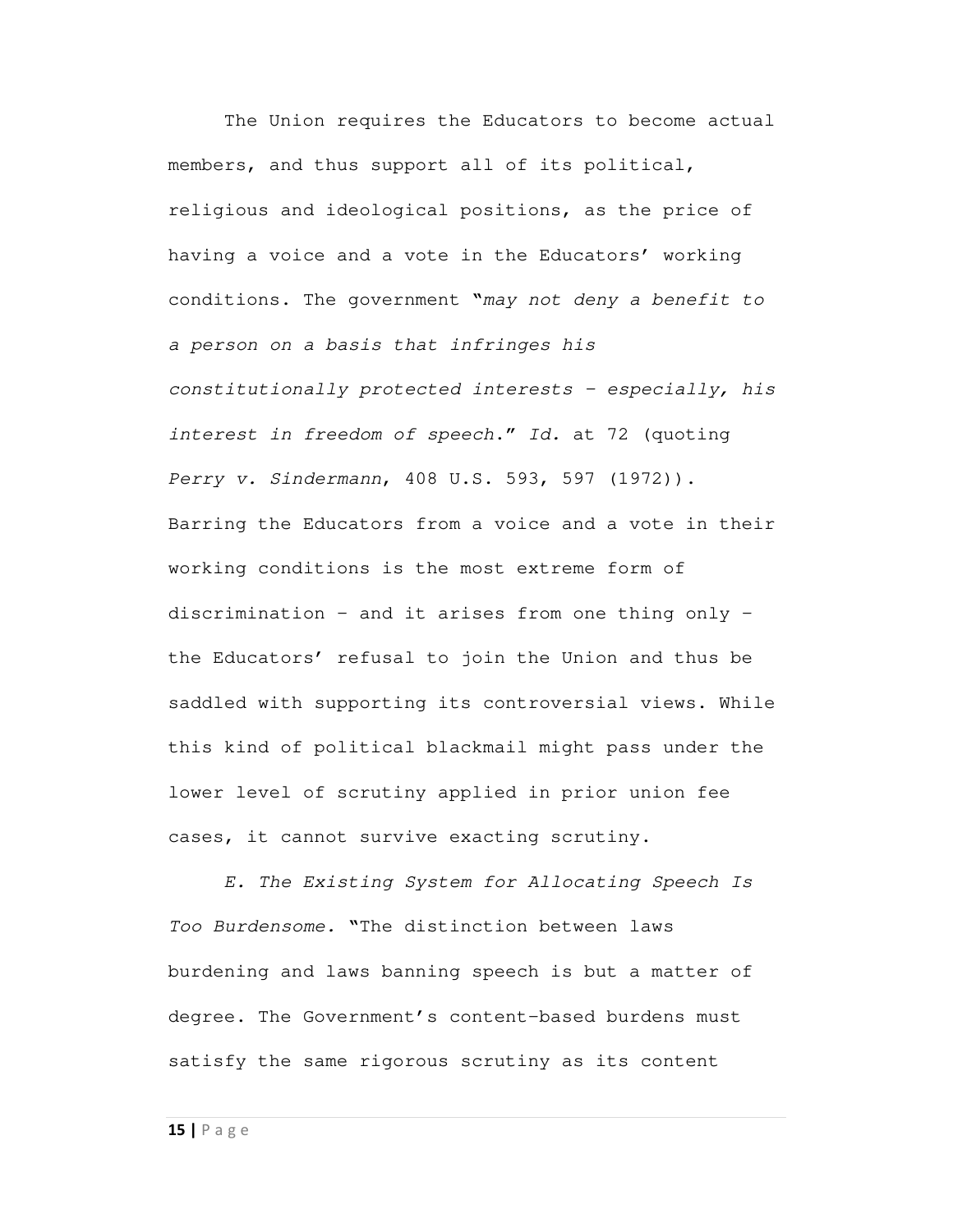based bans." United States v. Playboy Entertainment Grp.,Inc., 529 U.S. 803, 812 (2000). Several times this Court expressed concern in School Committee of Greenfield about limiting the procedural burden on nonmembers forced to pay compulsory fees. 385 Mass. at 76, n. 3, 78, n. 4, & 82.

In Citizens United v. FEC, 558 U.S.310 (2010) the Court rejected the idea that a statute which limited speech could be saved through an interpretation "that force[s] speakers to retain a campaign finance attorney" to understand "an amorphous regulatory interpretation." Id. at 324. "Prolix laws chill speech for the same reason that vague laws chill speech." Id. If protecting speech against a statute requires "substantial litigation over an extended time ... [t]he interpretive process itself would create an inevitable, pervasive, and serious risk of chilling protected speech." Id. at 326-27.

 The Educators submitted evidence to the Board on the expenses for some of the most prominent union fee challenges. These included U.S. Supreme Court cases and Belhumeur v. Springfield Education Assn, 432 Mass.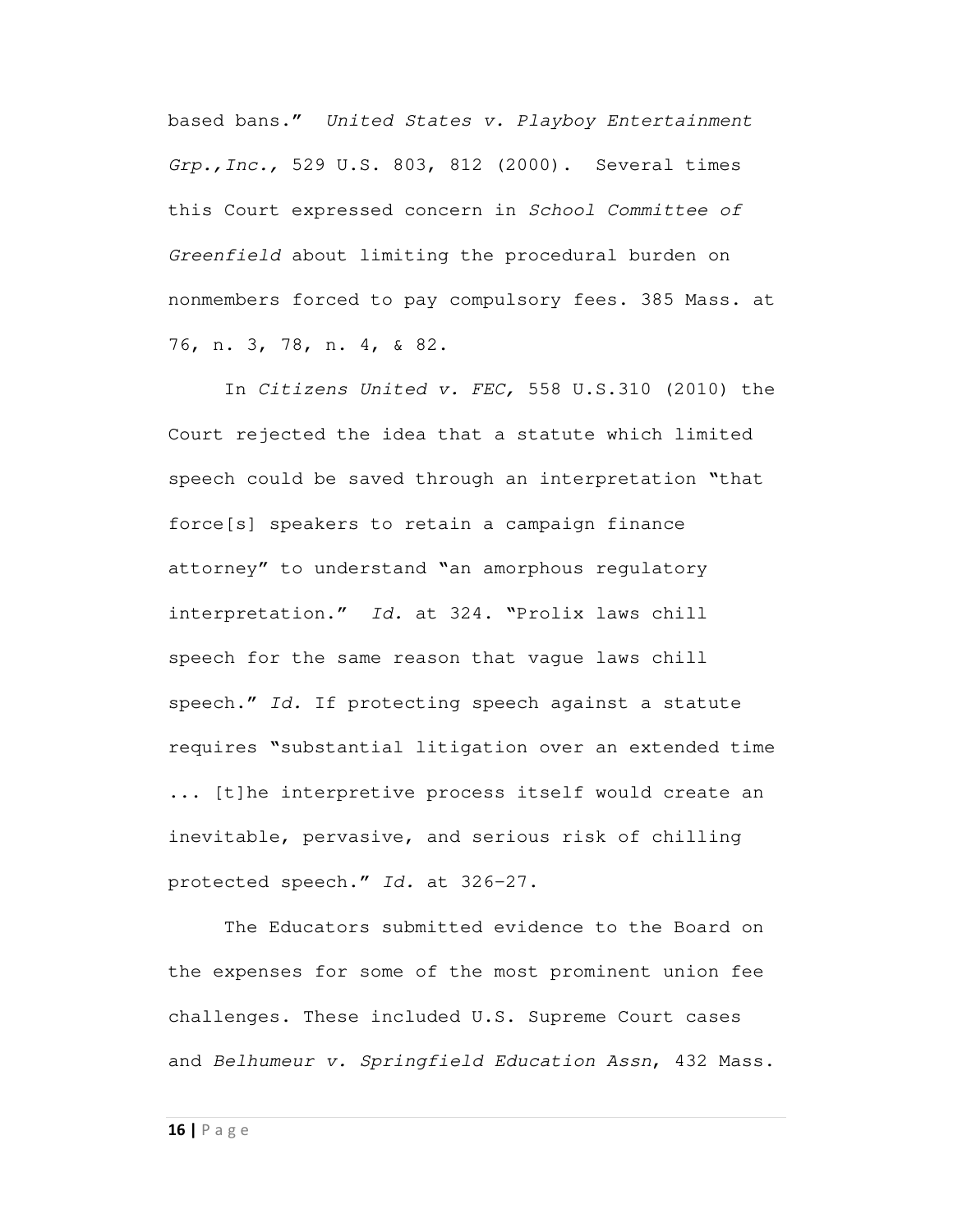458 (2000) which utilized the specific procedure suggested by this Court in School Committee of Greenfield. It was filed in 1988 and settled in 2004. It consumed 8,058.40 attorney hours, 7,177 support staff hours, \$161,680.80 in court costs, expert fees and travel expenses, and 5,019.44 hours of Westlaw research. The transcript costs in Belhumeur were nearly \$27,000 for the determination of a \$300 union fee defining the free speech rights of the objecting teachers. Dixon aff'd ¶¶ 3-11.

 The attorneys' fee award in the previously mentioned Knox decision was over a million dollars! Knox v. Chiang, No. 2:05-cv- 021980 MCE - CKD, 2013 WL 2434606 (E.D. Cal. June 5, 2013).

In Citizens United, the court held that when a citizen is required to engage in complex and prolix litigation to vindicate speech, the statute creating such a burden cannot stand. 558 U.S. at 324-27. The experiment requiring employees to object and challenge the union's fee calculations to protect their political autonomy cannot withstand exacting scrutiny.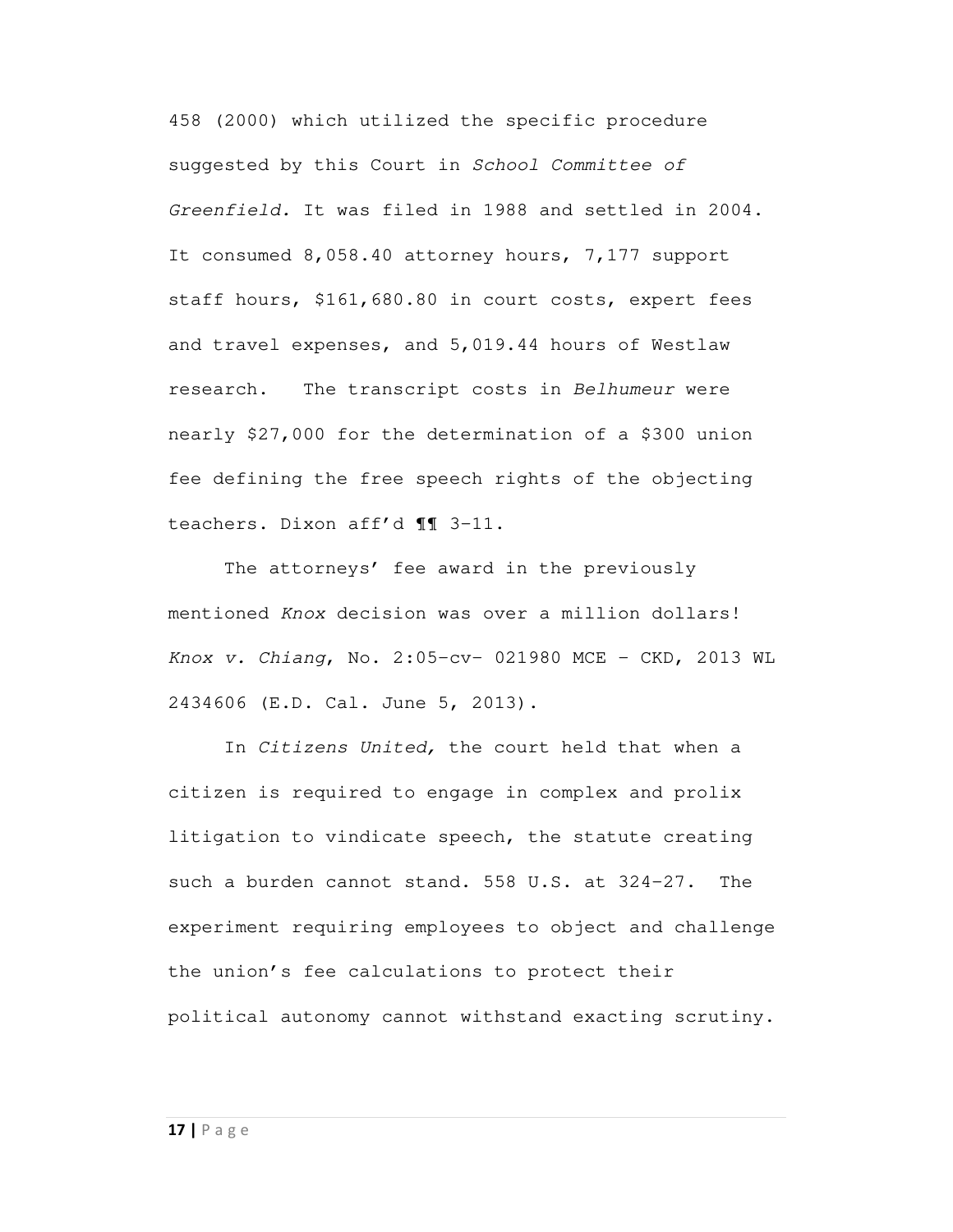REASONS WHY DIRECT APPELLATE REVIEW IS APPROPRIATE

 The U.S. Supreme Court has determined that the highest level of constitutional scrutiny applies to compulsory union fees and fee procedures. However, it has not had before it a case in which the new level of scrutiny could be applied to the challenges presented in this appeal. Neither the Board nor the Court of Appeals has authority to ignore Abood and the old standard in light of School Committee of Greenfield. This appeal involves novel First Amendment questions which, as a practical matter, can only be resolved by this Court or the U.S. Supreme Court.

 This Court ignited the first revolution in agency fee law in 1982, and it is this Court which has the authority today to determine whether the new standard of scrutiny demands a second revolution. Of the tens of thousands of public employees in the Commonwealth, many have a direct interest in the outcome of this case. Therefore, direct appellate review should be granted.